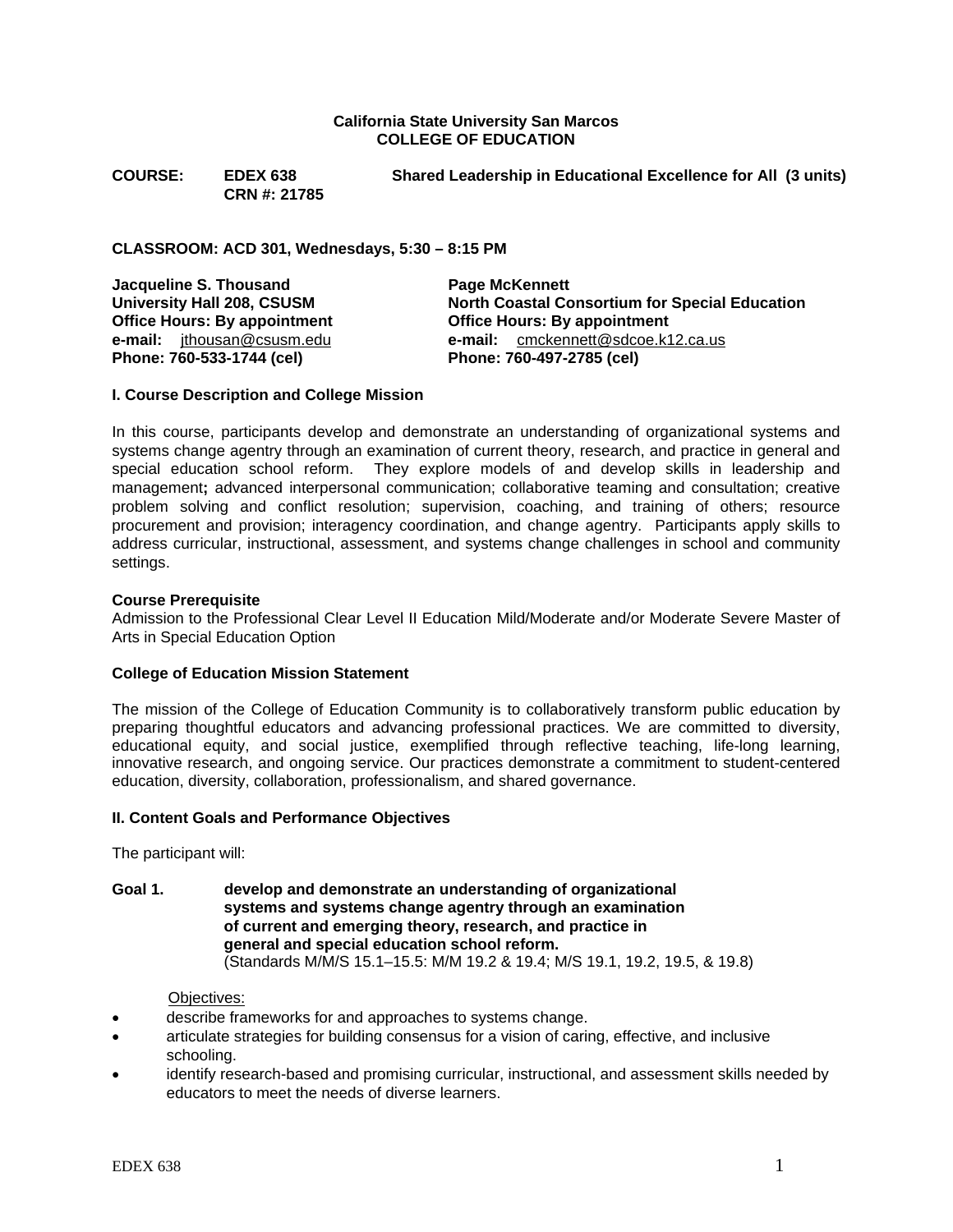- identify resources and incentives essential for school restructuring and reform efforts.
- identify the elements of the Ambrose Complex Change model illustrated in case studies of systems change toward inclusive education.

## **Goal 2. explore models of and develop skills in leadership and management.**

#### Objectives:

- be acquainted with theory and research related to leadership, creativity, supervision, and consultation. (Standards M/M/S 15.1 – 15.5; M/M 20/1, 20.2, 20.3, 20/55; M/S 18.1, 18.4)
- articulate actions (i.e., vision, skils, incentives, resources, action planning) to facilitate the creation of caring and effective educational experiences at their school site and with families. (Standards M/S 18.2 & 18.4; M/S 19.1, 19.2, 19.5, 19.8)

#### **Goal 3. explore integrated delivery of services and interagency coordination and collaboration.**

- Objectives:
- optimize the use of available resources in an integrated fashion. (M/M/S 15.1 – 15.3; M/M 19.1 – 19.4)

#### **Goal 4. explore models of and develop skills in advanced interpersonal communication and collaborative teaming and consultation.**

Objectives:

- demonstrate awareness of professional leadership, communication, trust building, and controversy management strategies when operating as team members within the school or community. (M/M 20.1 & 20.3; M/S 18.2, 18.2, 18.4)
- demonstrate improved collaborative teaming and problem solving abilities with colleagues and/or parents of learners with special educational needs. (M/M 20.1 -20-3; M/S 18.1, 18.4, 18.6)
- work with others to collaborative team to solution find student and systems challenges. (M/M/S 15.1 – 15.3; M/M 20.2, 20.8, 20.9: M/S 18.6)
- delineate theoretical approaches and culturally competent strategies such as the Kahler Process Communication Model (PCM) to work with families with diverse backgrounds and students with complex behavioral and academic needs (M/M/S 14.16, M/M 20.2)

## **Goal 5. explore models of and develop skills in creative problem solving and conflict resolution.**

Objectives:

examine and use creative problem solving methods, such as the Parnes-Osborne Creative Problem Soving (CPS) model and the Kahler Process Communication Model (PCM), to solve systems-level and student learning challenges. (M/M/S 13.2–13.4; M/M 20.3, 20.8, 20.9)

## **Goal 6. explore models of and develop skills in supervision, coaching, and training of others.**

Objectives:

• use a model of supervision (i.e., Peer Coaching) to coach peers to develop instructional skills and provide supervision to paraprofessionals and others. (M/M 20.5; MS 18.6)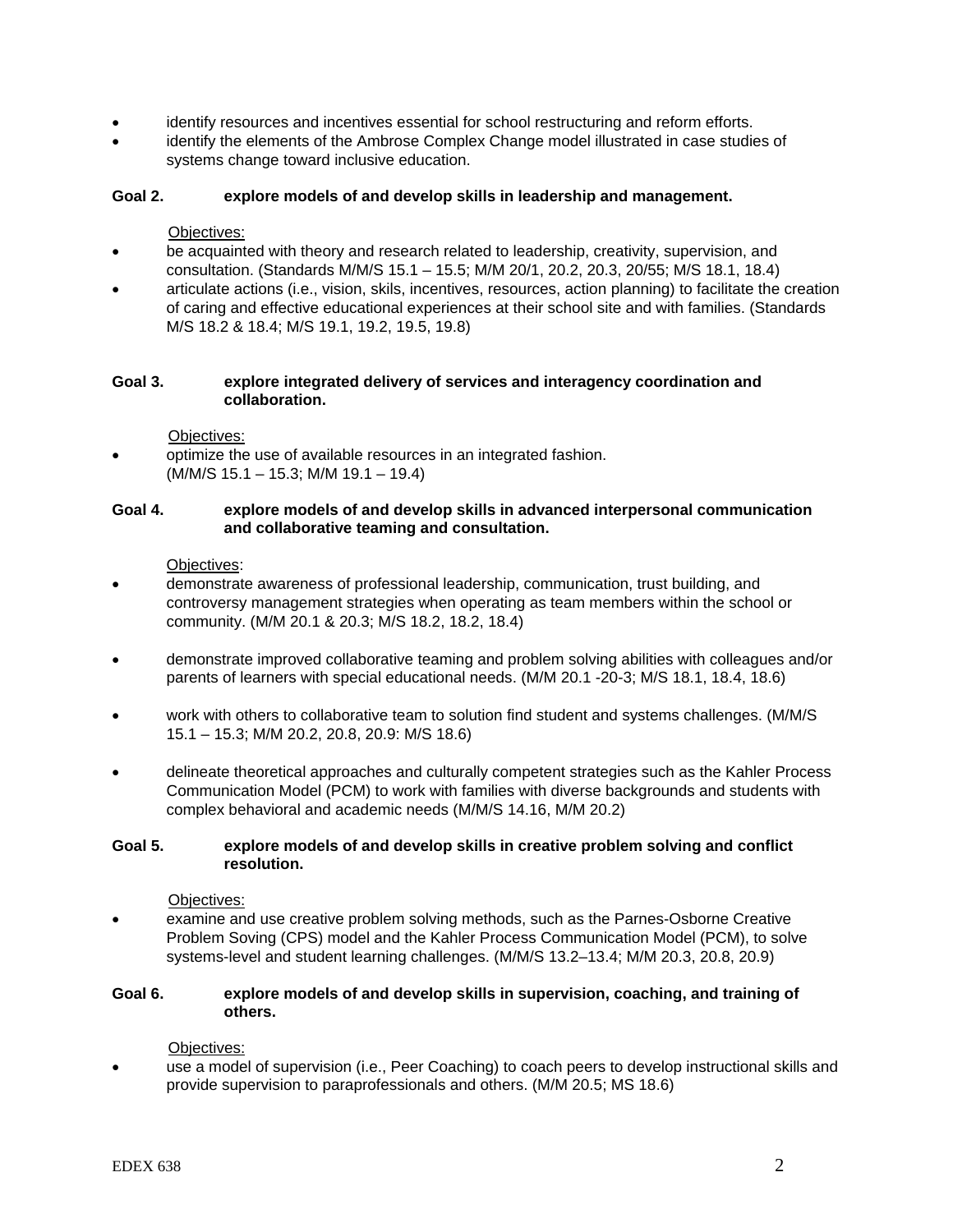• develop an inservice training module to enhance the knowledge, skills, and/or dispositions of others (professionals, paraprofessionals, parents, students, community members) regarding a critical aspect of special education (e.g., legal rights and responsibilities, inclusive best educational practices, universal design strategies). (M/M/S 17.1, 17.2; M/M 20.6, 20.7; M/S 18.3, 18.5; M/S 19.4, 19.6)

## **Education Specialist Level II Standards**

Course objectives, assignments, and assessments have been aligned with the CTC standards for the Mild/Moderate and Moderate/Severe Education Specialist Professional credentials. EDEX 638 directly addresses the CTC Level II standards at the levels (i.e., knowledge, application) indicated below.

| M/M/S     | M/M/S          | M/M/S | M/M | M/M | M/M      | M/S | M/S |
|-----------|----------------|-------|-----|-----|----------|-----|-----|
| 12<br>ں ، | 1 に<br>л<br>∪י | -     | 18  | 19  | ററ<br>∠∪ | 18  | 19  |

Key:

M/M/S = Mild/Moderate/Severe Education Specialist Competency (number indicates CTC standard addressed)

M/M = Mild/Moderate Education Specialist Competency (number indicates CTC standard addressed)<br>M/S = Moderate/Severe Education Specialist Competency (number indicates CTC standard addresse

= Moderate/Severe Education Specialist Competency (number indicates CTC standard addressed)

To assist you to prepare the professional portfolio in EDMX 660 and 661, EDEX 638 has been designated as the Level II course to hold you accountable for demonstrating competence with regard to the following three standards by posting reflective narratives and attaching evidences of performance in your TaskStream portfolio. Please see the entire Level II competency checklist provided in EDEX 660 for more detailed descriptions of the standards and the potential evidence artifacts.

#### **Mild/Moderate Standard 20 Collaboration and Consultation**

The Level II program provides opportunities for each candidate to develop skills in communication, collaboration and consultation with teachers and other school personnel, community professionals, and parents. Each candidate is able to communicate relevant social, academic, and behavioral information in the areas of assessment, curriculum, behavior management, social adjustment, and legal requirements. Each candidate is prepared to serve in a coordination function before, during and after special education placement has been made.

#### **Moderate/Severe Standard 18 Advanced Communication Skills**

 Each candidate demonstrates effective communication skills in the areas of respectful collaboration, managing conflicts, supervising staff such as paraprofessionals, and networking and negotiating, including family members.

#### **Moderate/Severe Standard 19 Leadership and Management Skills**

Each candidate demonstrates leadership and management skills to coordinate and facilitate educational programs, including constructing and following efficient schedules that meet individual student needs and maximize available resources. Each candidate demonstrates the ability to work effectively within integrated service delivery models and actively participates in school restructuring and reform efforts to impact systems change.

## **III. Professional and Administrative Requirements**

1. "Person-first" language (e.g., "Student with Down Syndrome" rather than "Down Syndrome student;" "Johnny who happens to have Down Syndrome" rather than "My Down Syndrome student") must be used throughout all written and oral assignments and discussions.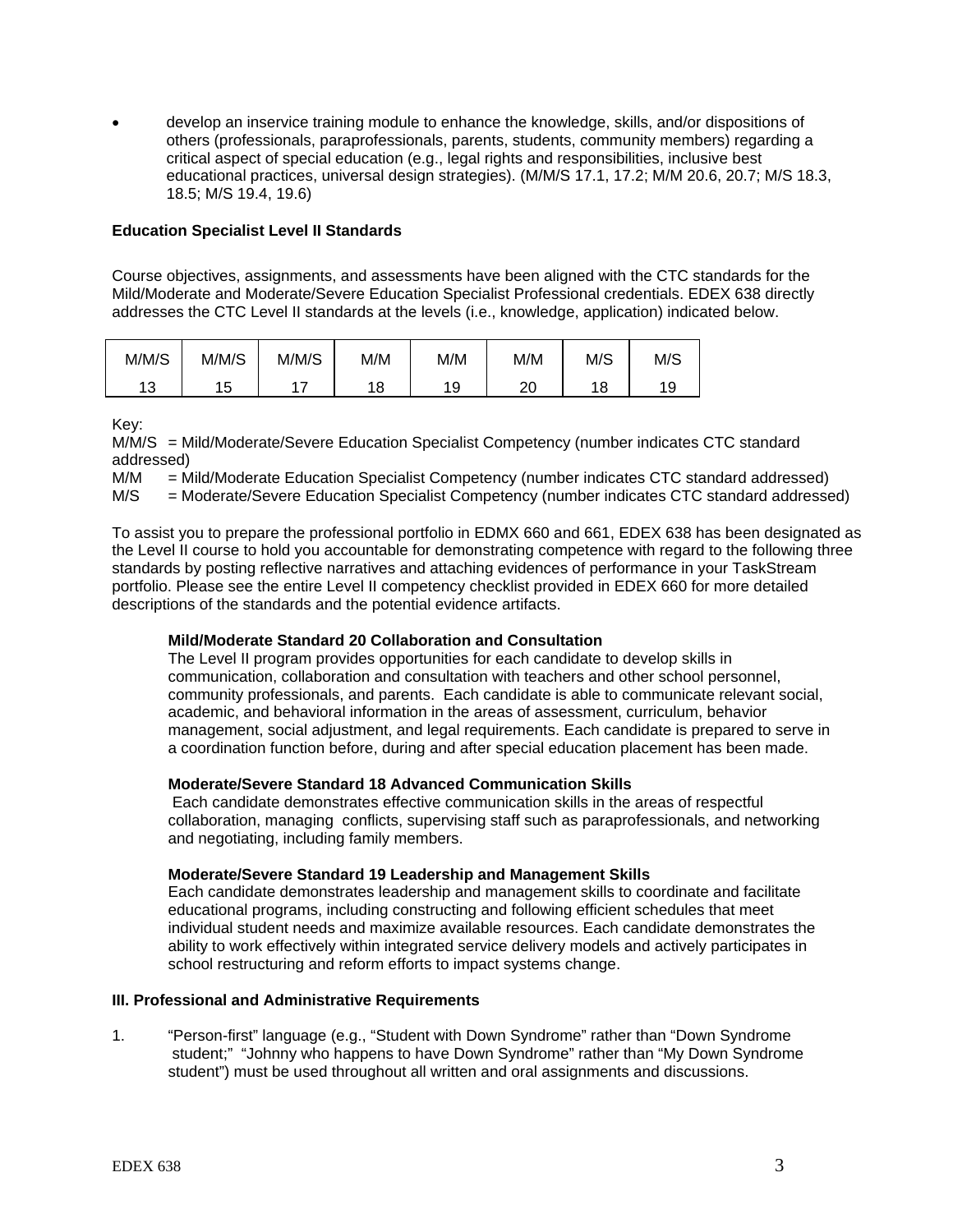- 2. Examine WebCT6 at least twice weekly for messages and newly-posted materials or resources. Download and print off materials needed for each class prior to class and bring all required resources to class.
- 3. Word process all written documents. Keep an electronic copy of all of your work. You will want these for your records and for potential future use as professional portfolio entries.
- 4. Complete and hand in all assignments on the due dates for full credit. If you have extraordinary circumstances that impact completion of your assignments, please inform the instructor(s). If you have questions or concerns, please contact the instructor(s) immediately.
- 5. Participate actively in class discussions and group activities and demonstrate positive interpersonal skills with classmates, the instructors, and guests.
- 6. Select a class "buddy" to ensure you receive handouts and information if you miss class. Buddy: Telephone: e-mail: Fax: Fax:
- 7. Task Stream Electronic Portfolio. Students must register by the second class for TaskStream access for a minimum of one year. Fees are paid online at www.TaskStream.com. Students will post selected assignments and make reflective comments to evidence their competence with regard to the Level I standards identified in this syllabus. For TaskStream directions, go to: <http://lynx.csusm.edu/coe/eportfolio/Task.Stream.Directions.htm> For directions on writing TaskStream Narratives, go to:< http://lynx.csusm.edu/coe/eportfolio/Narrative.Directions.htm>
- 8. Academic Honesty Policy and Plagiarism. Students are expected to adhere to standards of academic honesty and integrity, as outlined in the Student Academic Honesty Policy. All assignments must be original work, clear and error-free. All ideas/material that are borrowed from other sources must have appropriate references to the original sources. Any quoted material should give credit to the source and be punctuated accordingly. The instructor reserves the right to discipline any student for academic dishonesty, in accordance with the general rules and regulations of the university. Disciplinary action may include the lowering of grades and/or the assignment of a failing grade to the assignment or the class as a whole.

#### **IV. Course Features**

#### **Authorization to Teach English Learners**

This credential program has been specifically designed to prepare teachers for the diversity of languages often encountered in California public school classrooms. The authorization to teach English learners is met through the infusion of content and experiences within the credential program, as well as additional coursework. Students successfully completing this program receive a credential with authorization to teach English learners.

#### **Students with Disabilities Requiring Reasonable Accommodations**

Students must be approved for services by providing appropriate and recent documentation to the Office of Disable Student Services (DSS). This office is located in Craven Hall 5205, and can be contacted by phone at (760) 750-4905, or TTY (760) 750-4909. Students authorized by DSS to receive reasonable accommodations should meet with their instructor during office hours or, in order to ensure confidentiality, in a more private setting.

#### **Academic Writing Requirement**

This course ensures that the university's minimum 2,500-word per course writing requirement is met through the course assignments, reflections, and TaskStream postings for the Teacher Performance Expectation (TPE) competencies and Level I Education Specialist standards assigned to this course.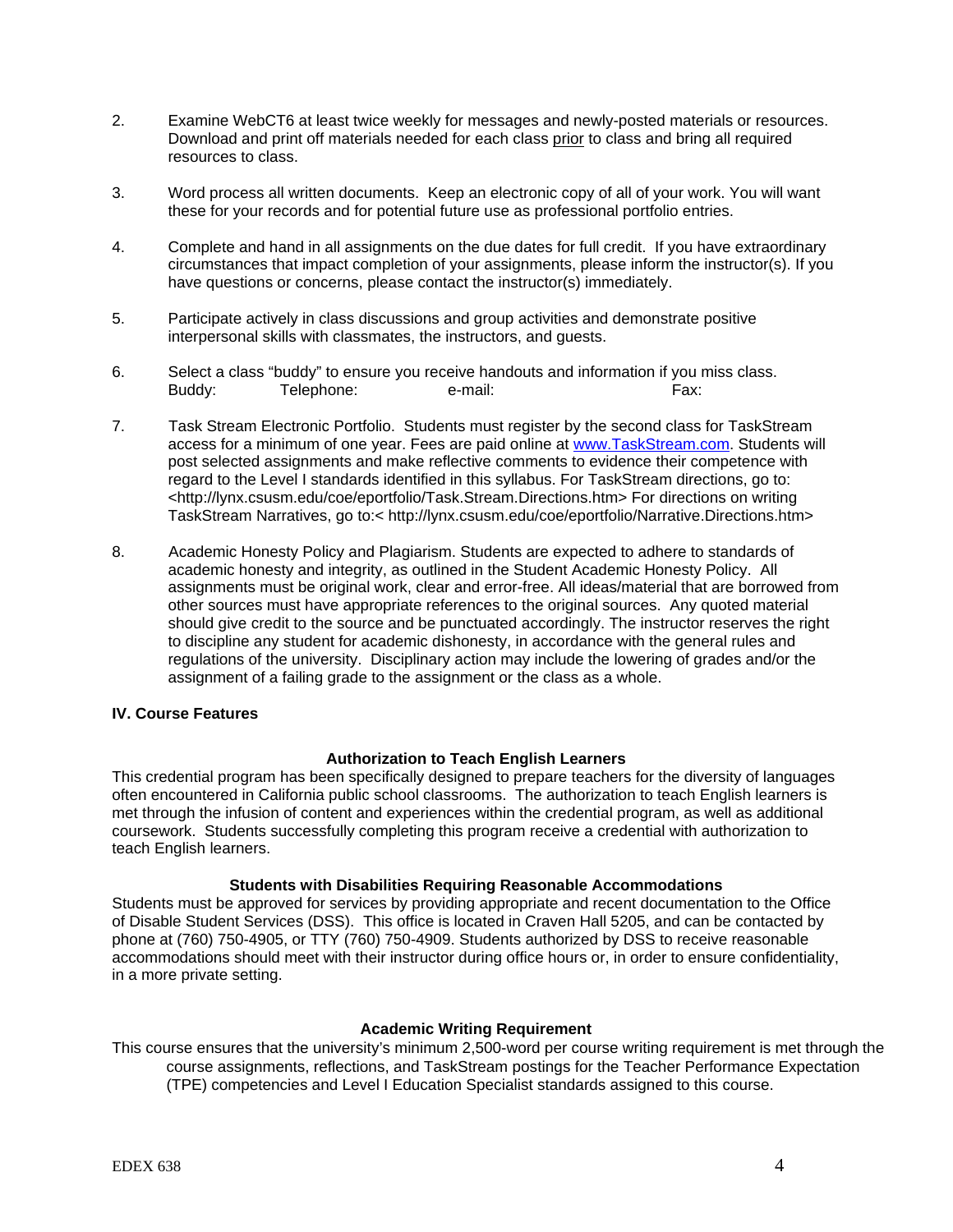#### **Authorization to Teach English Learners**

This credential program has been specifically designed to prepare teachers for the diversity of languages often encountered in California public school classrooms. The authorization to teach English learners is met through the infusion of content and experiences within the credential program of Program Standard 19 -Teaching English learners of the Standards of Quality and Effectiveness for Professional Teacher Induction Programs**.**

#### **College of Education Attendance Policy**

Due to the dynamic and interactive nature of courses in the COE, all students are expected to attend all classes and participate actively. Students must attend more than 80% of class time to receive a passing grade for the course at the discretion of the instructor. Should there have extenuating circumstances, talk with the instructor immediately. *(Adopted by the COE Governance Community, December, 1997).*

## **Students with Disabilities Requiring Reasonable Accommodations**

Students are approved for services through the Disabled Student Services Office (DSS). This office is located in Craven Hall 5205, and can be contacted by phone at (760) 750-4905, or TTY (760) 750-4909. Students authorized by DSS to receive reasonable accommodations should meet with their instructor during office hours or, in order to ensure confidentiality, in a more private setting.

## **V. Texts and Readings**

- Villa, R., & Thousand, J. (2000). *Restructuring for caring and effective education: Piecing the puzzle together* (2<sup>nd</sup> ed.) Baltimore: Paul H. Brookes.
- Thousand, J. (2008). *Peer coaching: A kinder and gentler way to professional and paraprofessional development.* Published on EDMX 638 WebCT6.

Selected handouts and journal articles posted on EDMX 638 WebCT6

#### **VI. Scholastic Requirements**

## **College of Education Attendance Policy**

Due to the dynamic and interactive nature of courses in the COE, all students are expected to attend and actively participate in all classes. Students must attend at least 80% of class time to receive a passing grade for the course (at the discretion of the instructor). Should there have extenuating circumstances, notify the instructor immediately. *(Adopted by the COE Governance Community, December, 1997).*

|           | <b>Grading Scale (in percentages):</b> |           |          |           |           |
|-----------|----------------------------------------|-----------|----------|-----------|-----------|
| A: 94-100 | A-: 92-93                              | B+: 89-91 | B: 86-88 | B-: 84-86 | C+: 81-83 |

**NOTE: The minimum acceptable grade for a course in the professional education credential sequence is C+. A B average must be maintained for continuation in the program.**

| <b>VII. Course Requirements</b>                                             | <b>Maximum Points</b> |  |
|-----------------------------------------------------------------------------|-----------------------|--|
| I. Live Class Attendance and Participation (4 points per class X 9 classes) | 36                    |  |
| II. School-Based Leadership Applications                                    | 37                    |  |
| III. Live Reading Reactions                                                 | 08                    |  |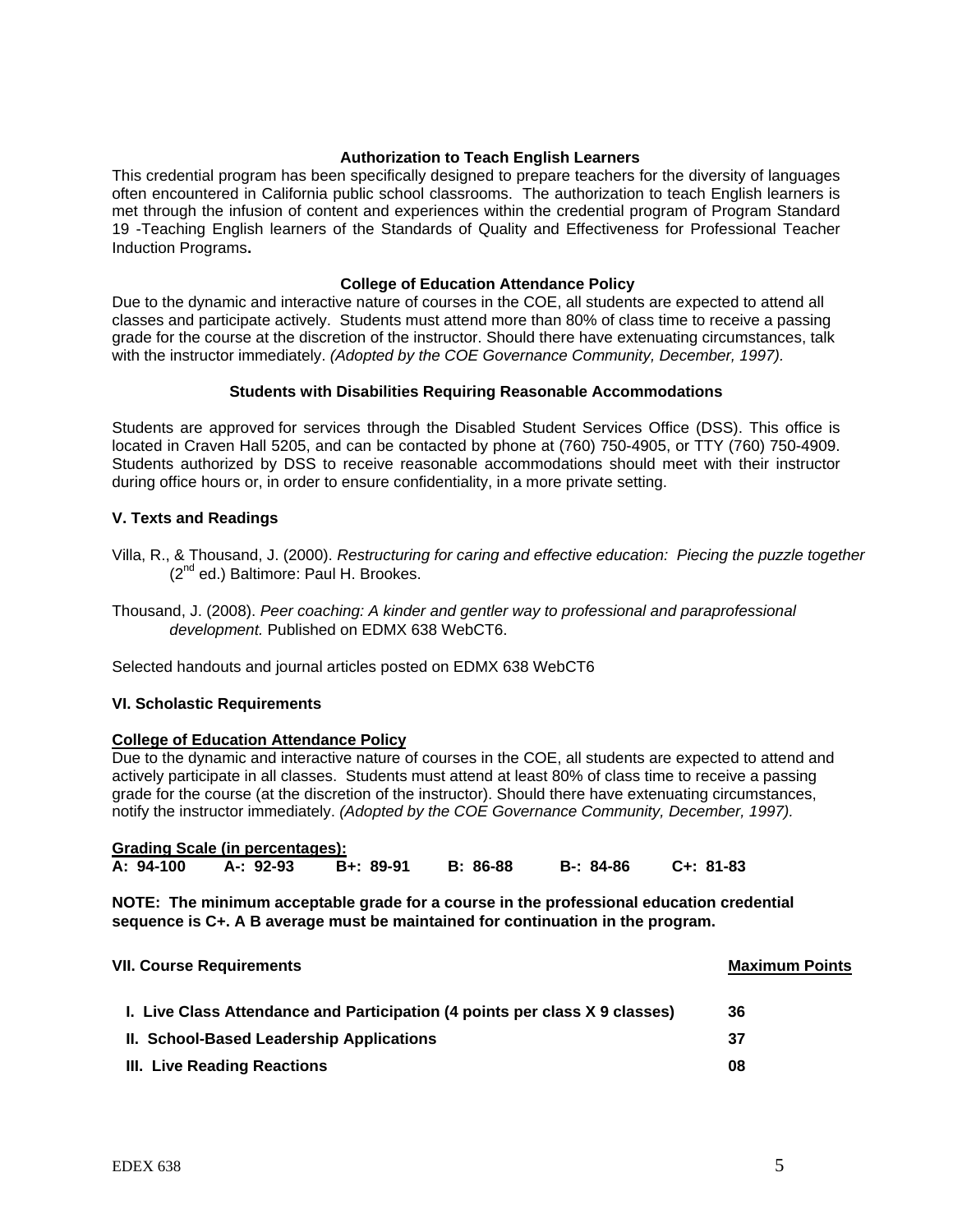#### **TOTAL MAXIMUM POINTS 100**

#### **II. School-Based Leadership Applications (37 points)**

## **A. COACHING AND SUPERVISION OF OTHERS (12 points)**

## ⇒ **Reinforcement Conference** (5 points)

(Standards M/M 20.5, M/S 18.5, M/S 19.6)

Using a *peer coaching* model of supervision and coaching from Thousand's *Peer coaching: A kinder and gentler way to professional and paraprofessional development,* you will observe, design, deliver, and critique your delivery of a *reinforcement conference* with another professional or paraprofessional. You will submit the following as evidence of your completion of this assignment:

- 1) The labeled script of the observed lesson
- 2) The conference plan, in the format describe in Chapter 4 and presented in Appendix B of the Thousand *Peer coaching* manual. You must plan and conduct the introduction, teacher diagnosis, and reinforcement phases of the conference.
- 3) The *Coaching Checklist* (shown as Table 16 in Chapter 6 the Thousand *Peer coaching* manual) completed by you, with an "X" designated the conference elements that you, in fact, delivered (i.e., introduction, coachee diagnosis, reinforcement phase)
- 4) The *Feedback Questionnaire to Improve Coaching* (shown as Table 15 in Chapter 6 of the Thousand *Peer Coaching* manual) completed by the person being coached.
- 5) If you conducted a pre-conference, notes of the pre-conference outcomes.
- 6) A 1-page analysis of your strengths and your professional growth goals for improving your skills in observing, scripting, labeling, conference planning and delivery, and pre-conferencing.

## ⇒ **Stretching or Growth Conference** (7 points)

(Standards M/M 20.5; M/S 18.5, M/S 19.6)

Using a *peer coaching* model of supervision and coaching from Thousand's *Peer coaching: A kinder and gentler way to professional and paraprofessional development,* you will observe, design, deliver, and critique your delivery of a *stretching* or *growth conference* with another professional or paraprofessional. You will submit the following as evidence of your completion of this assignment:

- 1) The labeled script of the observed lesson
- 2) The conference plan, in the format describe in Chapter 4 and presented in Appendix B of the Thousand *Peer coaching* manual. You must plan and conduct the introduction, teacher diagnosis, reinforcement phase AND either the stretching or growth phase of the conference.
- 3) The *Coaching Checklist* (shown as Table 16 in Chapter 6 the Thousand *Peer coaching* manual) completed by you, with an "X" designated the conference elements that you, in fact, delivered (i.e., introduction, coachee diagnosis, reinforcement phase, stretching or growth phase, and follow-up)
- 4) The *Feedback Questionnaire to Improve Coaching* (shown as Table 15 in Chapter 6 of the Thousand *Peer Coaching* manual) completed by the person being coached.
- 5) If you conducted a pre-conference, notes of the pre-conference outcomes.
- 6) A 1-page analysis of your strengths and your professional growth goals for improving your skills in observing, scripting, labeling, conference planning and delivery, and pre-conferencing.

Note: These are two entirely different and separate observations and coaching sessions. It is best if they are completed with the same person. If you have any trouble finding someone to coach, please see with your course instructor early on in the semester for alternatives.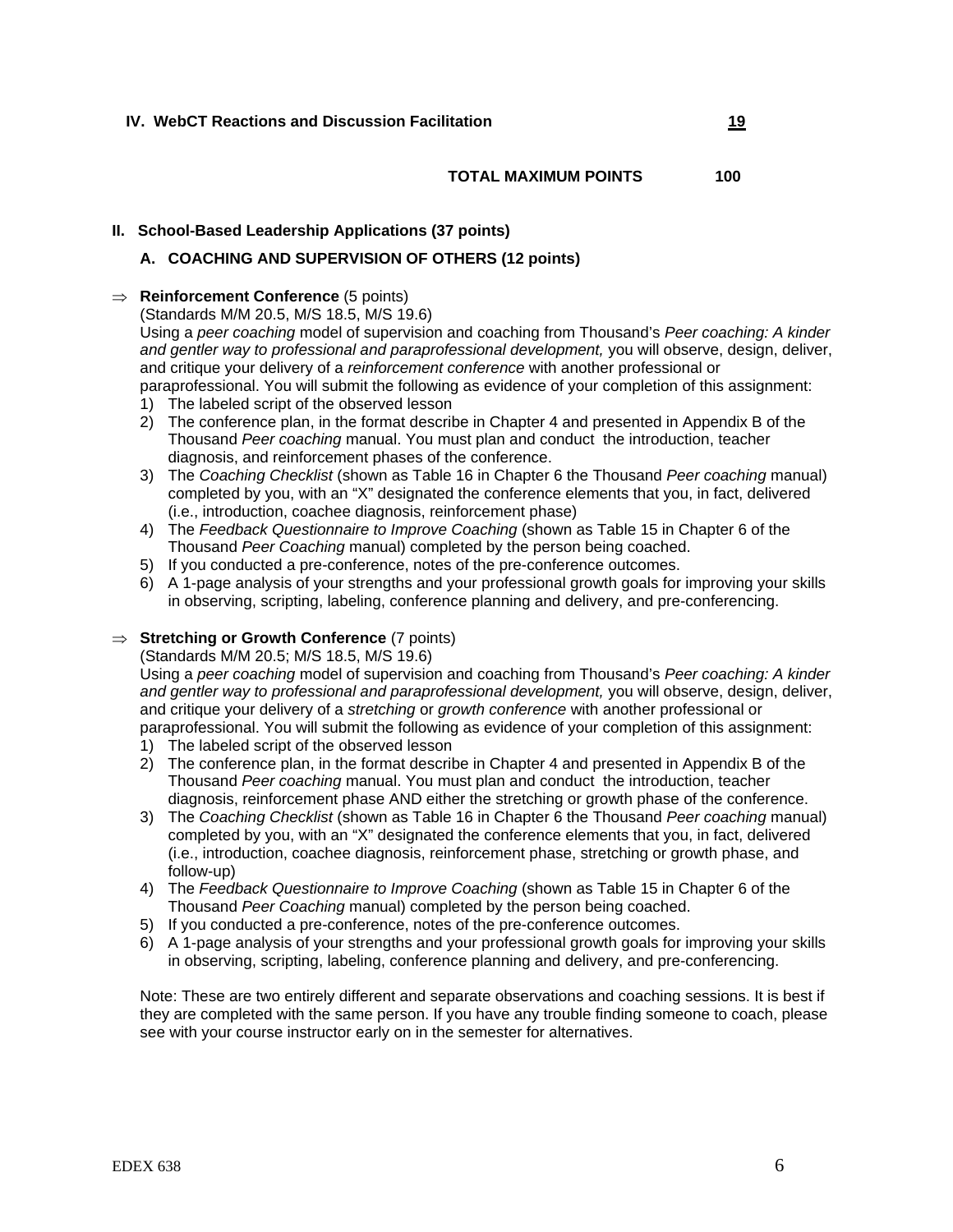## **B. PROFESSIONAL DEVELOPMENT OF OTHERS (18 points)**

 A great many of the Level II standards (Standards M/M 20.6 & 29.9; M/S 18.3, 19.4, 19.6, 19.7, 18.8) have to do with developing and delivering inservice training to others, including teachers, administrators, paraprofessionals, parents, community members, school board members, and related service personnel (e.g., speech and language, OT, PT). For this school-based leadership entry, you will form a team of two to five people who have a similar inservice training interest. This team will identify an inservice need for a particular audience or a variety of audiences. Given this need, the team will meet face-to-face outside of class to develop a 1- to 2-hour inservice training module appropriate for the targeted audience(s). The module may be structured as a single 60 to 120-minutes training session, two 30 to 60-minute sessions, or three 20 to 40-minutes sessions, based upon the time frames you have available to deliver the instruction or the nature of the instruction (e.g., practice is required between sessions). Please note that your inservice module development team is NOT the same as your WebCT6 reading reaction team, although you may choose to work with one or more of you WebCT6 teammates if you share a common inservice need.

 Inservice teams must meet have a **minimum of two face-to-face meetings** outside of class. Each face-to-face meeting must be documented in order to evidence participants' demonstration of Level II collaborative teaming standards (Standards M/S 18.1, 18.4, 18.6). Documentation requirements are described below. Your inservice team may earn one EXTRA CREDIT point for each additional, similarly **documented** face-to-face meeting held beyond the two required meetings.

The specific requirements of and steps for developing your inservice module are as follows.

## ⇒ **Team Meeting #1**: **Module Goals and Topic (3 points)**

**PART 1 - Evidence of Face-to-Face Meeting #1** (1 point) **–** Team meeting documentation must be provided. This includes a) use of the agenda format recommended on page 284 of the Villa and Thousand text, b) evidence of use at least one of the processing procedures listed in Table 1 on pages 281 and 282, and c) completion of the "forming" and "functioning" sections of the checklist on pages 273 and 274. "Homefun" or division of labor on the part of team members in preparation for the actual module construction must be identified at the end of the meeting minutes. Online or e-mail planning among team members can and should occur subsequent to this meeting, but this first organizing meeting must be face to face.

**PART 2 – Goals and Topic Outline** (2 points) **–** A word processed description of the **outcomes of the first meeting** that identifies:

- **a)** the need for the module,
- **b)** the module's audience(s),
- **c)** at least two specific and observable and measurable objectives,
- **d)** a projected outline of the module's content and sequence, and
- **e)** any expected resources needed to develop the module.

#### ⇒ **Team Meeting #2: Draft Module for Instructor Review (3 points)**

**PART 1 - Evidence of Face-to-Face Meeting #2 (**1 point) - Team meeting documentation must be provided. This includes a) use of the agenda format recommended on page 284 of the Villa and Thousand text, b) evidence of use at least one of the processing procedures listed in Table 1 on pages 281 and 282, and c) completion of the "formulating" and "fermenting" skills on page 275. "Homefun" or division of labor on the part of team members in preparation for the actual module construction must be identified in the meeting minutes. Note that additional face-to-face meetings likely will be needed to develop the draft module for instructor review (see Part 2 in the next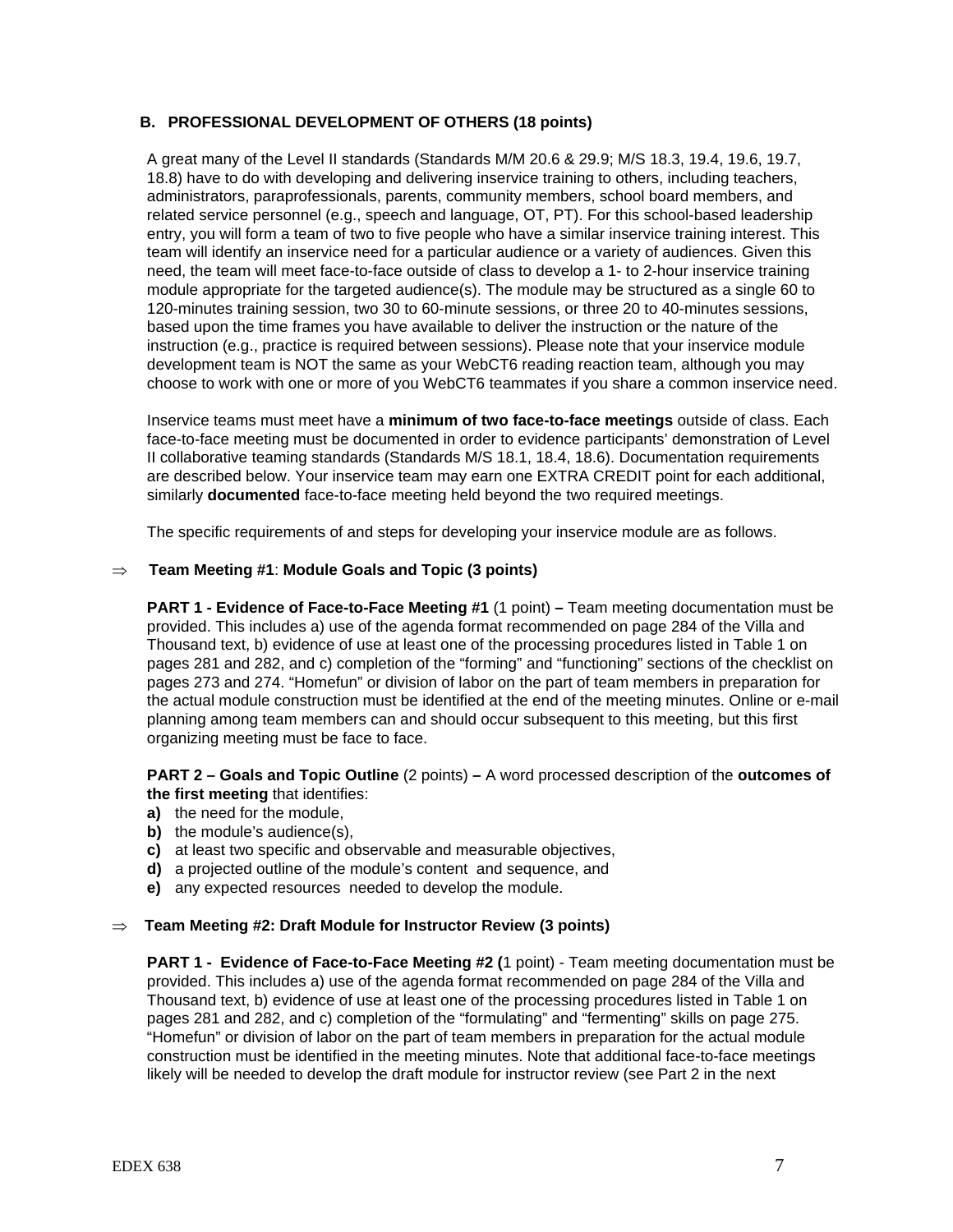paragraph). The team earns 1 extra credit point for each documented (i.e., agenda and outcomes recorded and submitted to instructor) meeting subsequent to meeting #2.

**PART 2 – Draft Module for Instructor Review** (2 points) - The **outcome of the second meeting** is a nearly final draft of the training module for the instructor's review. The module must be patterned after the module template and module examples presented in WebCT6. The module must include a **Participant Evaluation** of the module. An evaluation may take the form of a pre/post-test on the module content, an assessment of what the participants learned and will use, and so forth. A component of the assessment also must be devoted to the **quality** of the delivery of the instruction (e.g., exemplary features of instruction, how instruction/materials could be improved).

## ⇒ **Final Module Preparation and Public Advertisement (12 points)**

**PART 1 – Final Draft of Inservice Module** (10 points) **-** Based upon instructor feedback, the team submits a revised final module that has addressed the instructor feedback. A complete hard-copy set of materials is delivered to the instructor and an electronic copy of the module is posted on WebCT6 for classmates and the instructor to download.

**PART 2 – Public Advertisement of Module with Handout for Classmates** (2 points) - The team prepares a 7 to 8-minute public advertisement (i.e., quick overview) of the module. This is a group presentation of highlights of the module's audience, objectives, evaluation procedures, and activities. Prepare for each class member a brief **handout summary** of the module. All team members must have a role in the presentation. You are selling your product, so make it a stimulating and fun as well as informative presentation. Your module also can/will be shared with classmates by posting the word document and any accompanying PowerPoint on WebCT6.

## **C. SYSTEMS CHANGE FOR CARING AND EFFECTIVE INCLUSIVE EDUCATION (7 points)**

## ⇒ **Restructuring Jigsaw: Teaching a Systems Change Example to Classmates** (5 points) (Standards M/M/S 15.1, 15.2, 15.4, 15.5, 17.2)

In this entry you will describe in writing and teach other classmates how the five elements of the Ambrose Complex Change model (described in Chapter 5) are illustrated in two case studies of systems change. To accomplish this assignment, first read Chapter 5 of the Villa and Thousand text. Then read Chapter 14.

For 2 of the 5 points for this assignment, prepare a 1-page summary of how the Whittier school community addressed each of the five dimensions of complex change (i.e., vision, skills, resources, incentives, action planning). Include what impressed you most from Chapter 14. You will be sharing your findings with teammates in class and submitting the 1-page summary to your instructor (2 points). For the second part of this assignment, please read the systems change chapter – Chapter 15, 16, or 17 – that you selected in a previous class.

For 3 of the 5 points for this assignment, prepare to teach classmates about your selected chapter (i.e., Chapter 15, 16, or 17) by preparing **four** copies of a second handout. This handout is meant to be an instructional tool to teach your teammates (who have NOT read your chapter) about your chapter. Note that each of the three chapters are quite different from one another, so your handout may look quite different than your teammates with different chapters. Chapter 15 emphasizes the role of leadership in systems change. Chapter 16 is a retrospective of a district that transformed to an inclusive schooling community over 20 years ago. Chapter 17 tracks the journey of one school over 8 years of transformation. As with the Whittier (Chapter 14) handout, this handout (for 3 points) should illustrate to classmates the ways in which your case study addressed elements of complex change (i.e., vision, skills, resources, incentives, action planning). Submit to your instructor one of the four copies of your handout for your given chapter (i.e., Chapter 15, 16, or 17).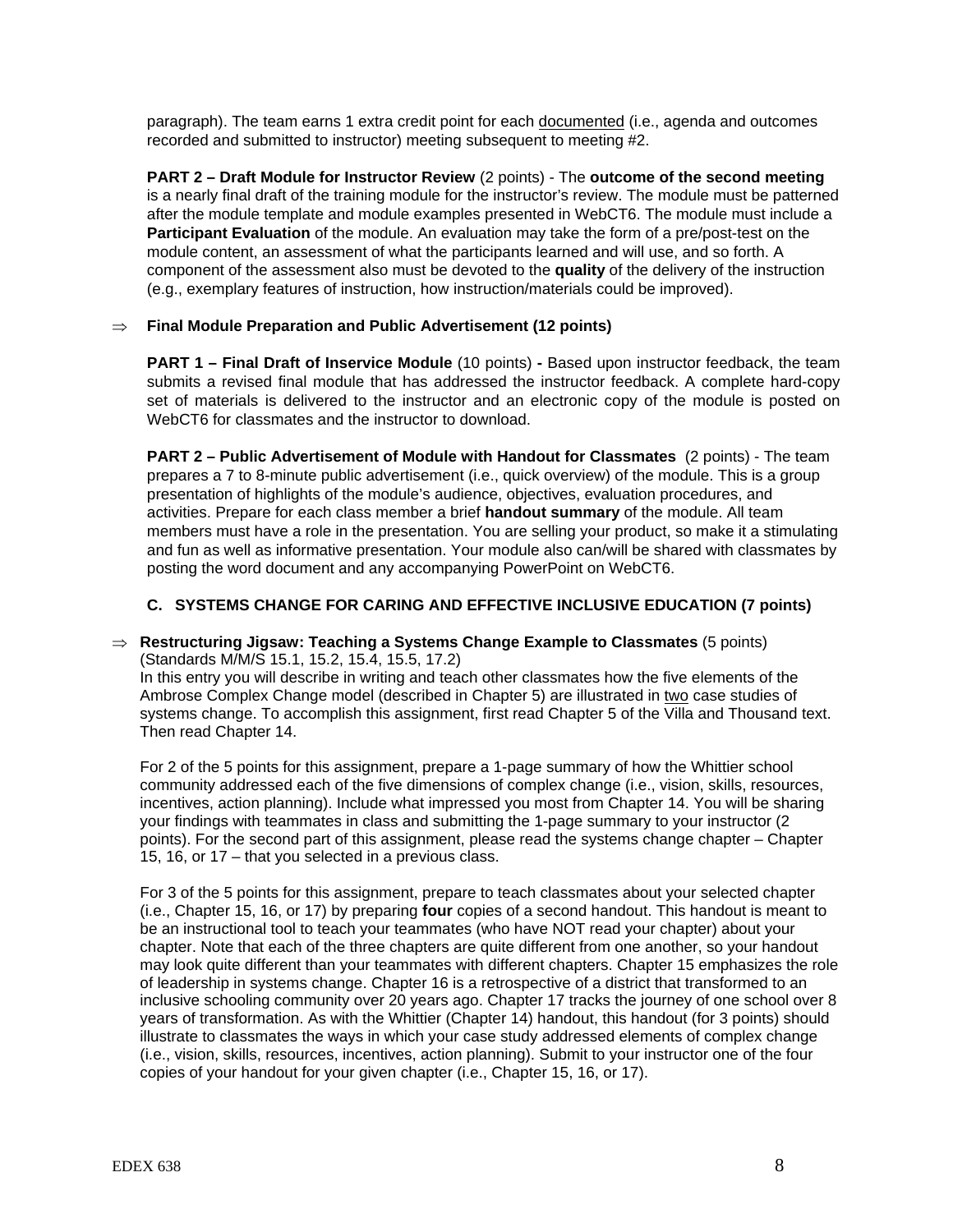#### ⇒ **Actions for Change Advice** (2 points)

(Standards M/M/S 15.1, 15.2, 15.4, 15.5, 17.2; M/M 19.2, 19.4: M/S 19.1 & 19.4) Assume that you are a special educator at a school actively engaged in transforming from a traditional pull-out model of special education to an inclusive, co-teaching model with a vision of the Circle of Courage. Review Chapters 3 and 5 (particularly pages 62 through 65 and the 1<sup>st</sup> paragraph on page 66). Given all of the recommendations for facilitating the phases of complex change, identify 5 key pieces of advice for each of the 5 elements (vision + skills + incentive + resources + action planning) that you would offer a school principal (or superintendent) to help facilitate success in the change process toward an inclusive Circle of Courage vision. Your product should take the form of a "letter to the principal" and encorporate your list of 25 suggestions within this letter. **This is an inclass assignment completed by a team.**

## **III. Live Reading Reactions (Maximum Points = 8 points)**

Each participant will prepare two "live" written reading reactions to be shared with classmates in the class sessions designated in the class schedule. The prompts for each reaction are as follows. Note that each prompt identifies the Level II standards addressed by the reading reaction.

## **Live Reading Reaction Prompts and Associated Level II Standards** (8 points)

## **LIVE Class Reading Reaction #1: V&T Chapter 11** (4 points)

(Standards M/M 20.3; M/S 19.5)

Create a mind map, a graphic organizer, an outline, or some representation that will assist you in remembering the steps of Creative Problem Solving (CPS). Next, in a paragraph, describe aspects of CPS that you already use in your creative solution finding. Finally, in a paragraph, describe aspects you could further develop.

#### **LIVE Reading Reaction #2: V&T Chapter 24** (4 points)

(Standards M/M/S 15.1, 15.2, 15.4, 15.5; M/S 19.1, 19.2)

Aaron synthesizes many of the concepts we tried to emphasize in this book by telling stories from his life and the life of his son. He speaks of cultural change, caring, obstacles, and courage. Much of what he really is speaking about is professional ethics and leadership. What from his message "spoke to you" about leadership and professional ethics in education? What story from your own history as a student or teacher could you tell and then use to teach others about ethics and leadership (as well as change, caring, obstacles, and courage)? Bring one hard copy to hand in and to class to share with classmates.

## **IV. WebCT Reading Reaction Discussions and Discussion Facilitation (Maximum Points = 19 points)**

Four reading reactions (i.e., reactions #3 through #6) are posted online in **four** separate **WebCT6**  discussion rooms. At the beginning of this course you will join a team of four members that will stay together throughout the semester and engaged in four discussion room conversations. You can earn up to 4 point for successful participation in each of the four discussions, for a maximum total of 16 participation points. You also will be required to facilitate one of the four discussions. You will earn an additional 3 points for this facilitation. Explicit requirements for discussion entries and facilitation are described in the following **Participation Performance Criteria** and the **Facilitation Performance Criteria** sections that follow. Please study these requirements very carefully before contributing to or facilitating a WebCT6 discussion.

There are multiple rationale for discussion room participation and facilitation.

• Each reading has been selected because it facilitates the participant's growth in one of more of the Level II standards (see standards associated with each reading reaction assignment). Participation is an authentic and interactive way to provide evidence of completion and understanding of the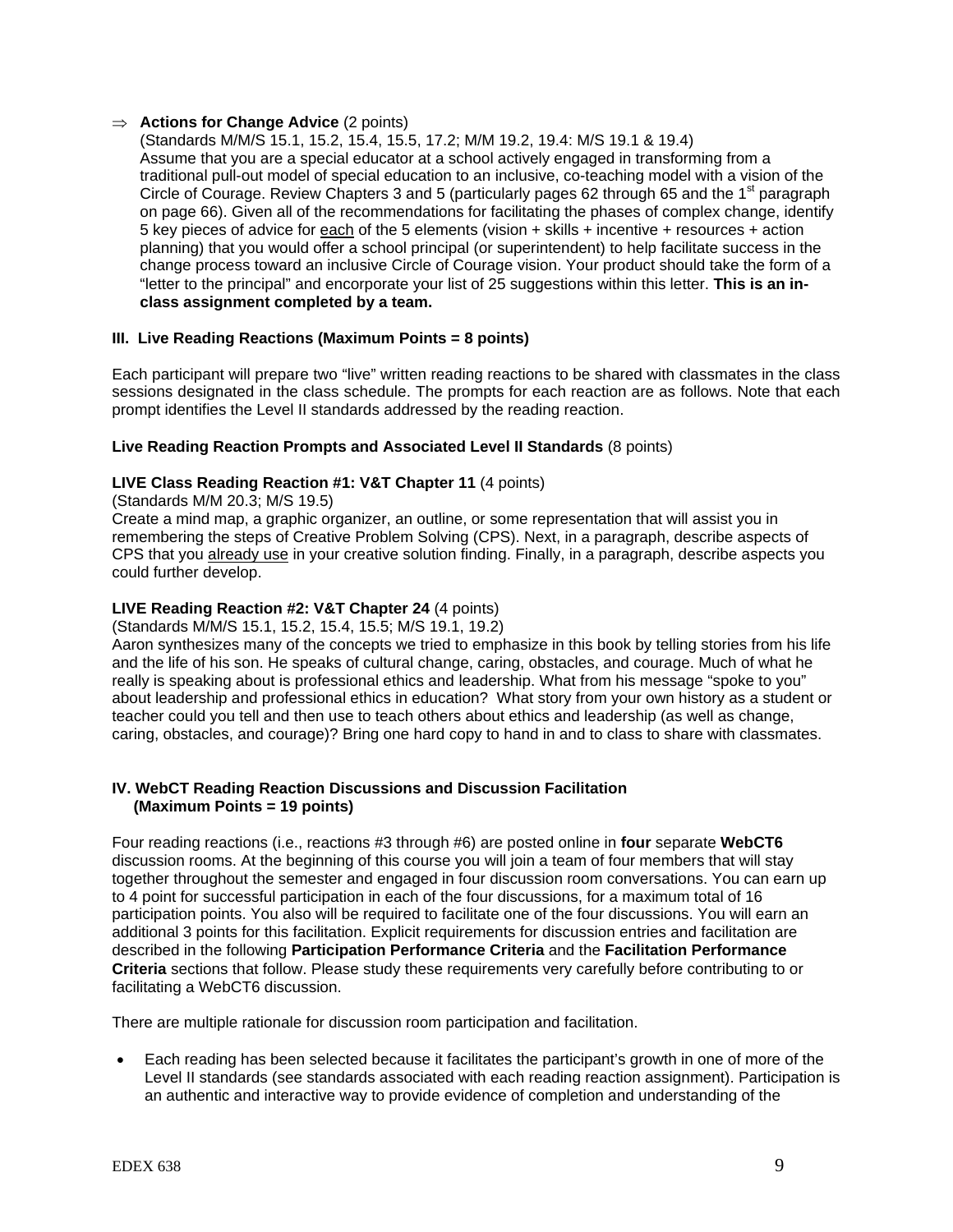required readings and deepened understanding and application of the reading through cooperative group dialogue.

- Participation and facilitation enables you to demonstrate performance competence for six of the Level II standards – **Standards M/M 20.1, 20.2, 20.3; M/S 18.1, 18.4, 18.6**.
- You increasingly will be expected to participate in professional development that requires this form of interaction. You need to develop a level of comfort and skill to easily and effectively participate in this type of instructional delivery. These five discussions give you the opportunity to develop this comfort and skill.
- In your job in the future, you likely will be expected to provide professional development to others and lead meaningful professional discussions. By serving in the role of discussion facilitator you have the opportunity to develop this important "teacher of other professionals" skill.
- You increasingly will be using web-based instructional approaches with your own students. Becoming facile in using web-based methods for communicating and teaching is the first step in you taking the lead to construct or at least facilitate this type of communication and discussion forum for your students.
- Rather than driving to Cal State San Marcos to participate in important discussions to bring learning to life, you can engage in the same discussions without having to travel. You are ensured rapt attention of your small group teammates in your streamed discussions and accountability for quality participation, as participation and facilitation performance criteria are clearly identified and articulated below.

## **Facilitation Performance Criteria and Steps (3 points per discussion room facilitation)**

Each team member will serve as a WebCT6 discussion facilitator *at least once*. Team members will agree on who facilitates which room in the first two weeks of the semester. If a team ends up having only three members, one member will need to facilitate a second time. Your team must come to consensus as to who will facilitate the  $4<sup>th</sup>$  discussion, since this person earn 3 EXTRA CREDIT points for facilitating a second time. Each discussion room needs a facilitator; to not have a facilitator for a discussion is not an option.

The performance criteria for and steps of successful facilitation are as follows

• STEP #1: The facilitator "convenes" the reflection room by proposing and getting agreement to a deadline by which each members' reading reaction will be a) posted, b) read by teammates, and c) commented upon by teammates (e.g., post by 8 p.m. on Monday evening and comment on a teammate's statement by 8 p.m. on Friday). If necessary, the facilitator prompts teammates who do not post by the designated time in order to ensure timely completion. If adjustments in the deadline need to be made because of an unexpected crisis on the part of a team member, it is the responsibility of the facilitator to help the team negotiate a new deadline (Note: This demonstrates important conflict resolution and creative problem solving skills and standards – **Standards M/M 20.3, M/S 18.1 & 18.4!**)

POSTING ETIQUETTE: Responses should stay within the same thread, so if a teammate does not "reply" but instead "composes" a reaction, the facilitator should prompt that teammate to reply rather than compose. As the window of time for posting nears an end, if a teammate has not posted, the facilitator is to check in with the team member and, if necessary, negotiate a solution to whatever issue has arisen.

• STEP #2: When all team members have posted and responded to at least one of their teammates' postings, the facilitator **formulates and posts a "follow-up discussion question"** to stimulate further exchanges of ideas based upon the members' original comments. This question should be at the top levels of Bloom's Taxonomy activate higher level reasoning skills (i.e., **application** to real life situations, **analysis** of concepts or issues, **synthesis** of divergent perspectives, and **evaluation** that includes a justification for assessments and judgments).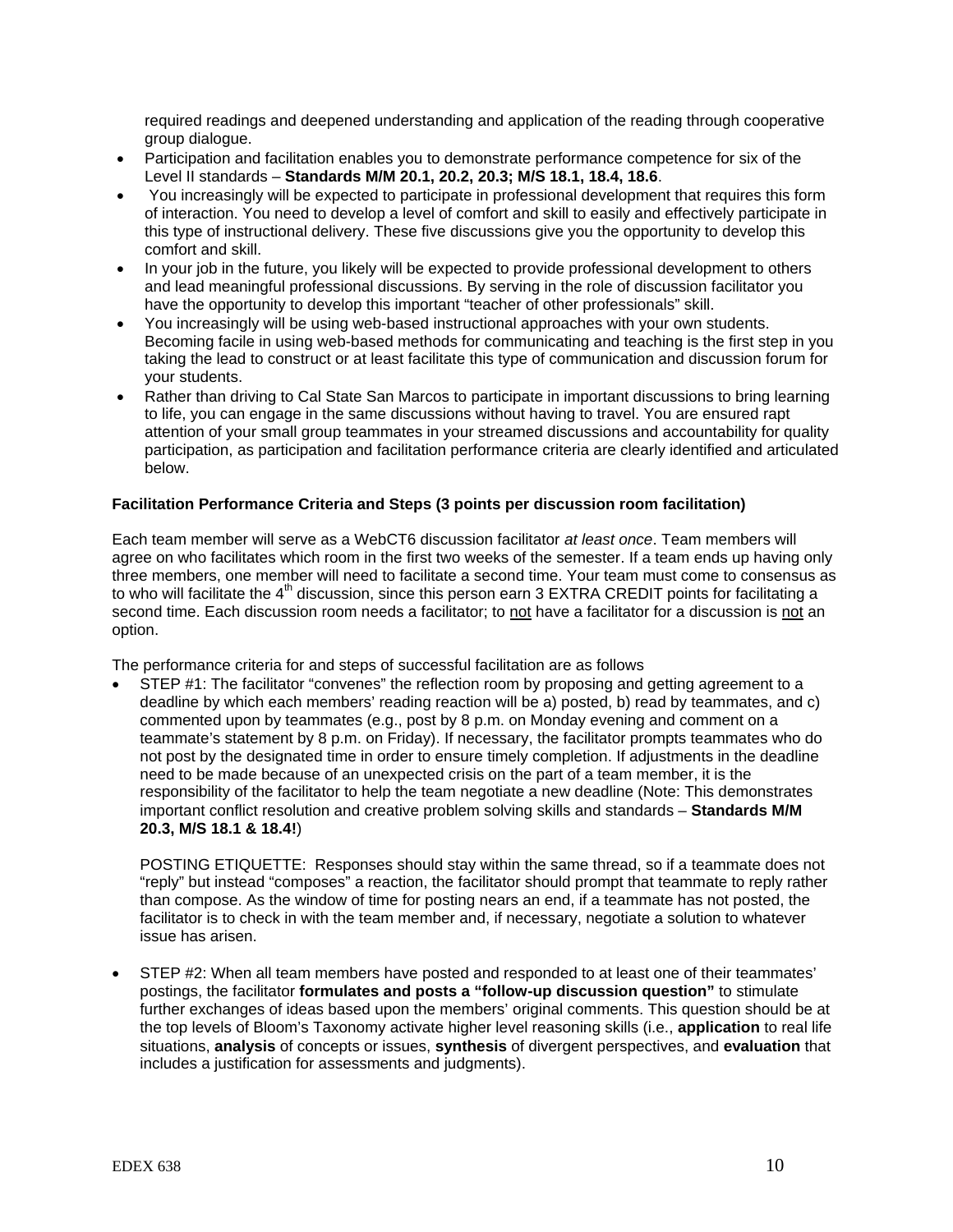The facilitator "convenes" this follow-up exchange by proposing and getting agreement to a new "window of time" for team members to respond to the facilitator's follow-up discussion question. For example, if all reading reactions were posted by Monday by 8 p.m., the follow-up discussion question might be posted two days later on Wednesday at 5 p.m. and all exchanges might be expected to be completed by 9 p.m. on Sunday).

- STEP #3: This step ensures that your team practices the G in PIGSFace; that is, **G**roup Processing of the team's interpersonal communication! After each team member (including the facilitator) has responded to the facilitator's follow-up discussion prompt, the facilitator then posts a "group processing" prompt and a new "window of time" within which members are to post their processing responses. See page 281 and 282 of Chapter 10 in the Villa & Thousand text for sample group processing procedures. You are strongly encouraged to go beyond the procedures suggested in Chapter 10 and craft your own novel processing procedure.
- STEP #4: The final and culminating responsibility of the facilitator is to compose a **summary** of the discussion room from start to finish entitled "FINISHED". This summary of approximately 1 page in length and must include at least the following items  $a$ ) – e) :

a) a quote of at least one point from each member's initial reflection (including the facilitator's reflection) and a comment on why you selected it to highlight in the summary;

b) the follow-up discussion prompt with at least one key follow-up discussion point;

c) the group processing prompt and a summary of the participants' self-evaluations, and d) a personal reflection on the experience of performing the facilitator role (i.e., learnings, challenges, ways in which to improve in the future, what to teach others about how to be an effective facilitator).

e) any comments regarding how team issues were resolved, if issues arose. (For example, if any team member failed to participate in any of the components of the room's discussion in the timeframe agreed upon by members, this is where the facilitator reports to the instructor what the facilitator and team did to encourage and support that team member's work completion and participation.) If no such report is offered for item e) it will be assumed that all team members participated fully, in a timely fashion, and with a high level of quality.

This summary should be submitted to the instructor as the last entry in the respective WebCT reaction room within 3 to 4 days of the last team member's group processing entry and entitled "FINISHED."

# **Participation Performance Criteria and Steps (4 points per discussion room)**

- STEP #1a: As a participant in each room, you agree with your facilitator's "window of time" proposed for teammates to a) post a response to the *reading prompt provided by the EDMX 638 course syllabus* and b) read and comment upon at least one teammate's response (e.g., sent by 8 p.m. on Monday evening and comment on one another's reactions by Thursday evening).
- STEP #1b: You post your "high quality" reading reaction before the posting deadline. A "high quality" reading reaction clearly evidences that you have read the reading materials. You might show this by making reference to the reading by citing a quote or by paraphrasing a key point
- STEP #1c: You read your teammates' reactions and respond to them at least once during the designated "window of time" to which your teammates have agreed. A "high quality" response to a teammate's reaction is one that clearly evidences that you have read your teammate's points. You may show this by making reference to your teammate's thoughts via a quotation or a paraphrasing of a point. Even if you disagree with a teammate's perspective, your comments should always be respectful and professional in language and tone. Your dialogue should evidence your use of higher level thinking skills (i.e., application, analysis, synthesis, evaluation).

RESPONDING ETIQUETTE: Please REPLY (not compose) with at least one reaction to each teammate's initial posting. It is important to "reply," rather than "compose" a new response, so that all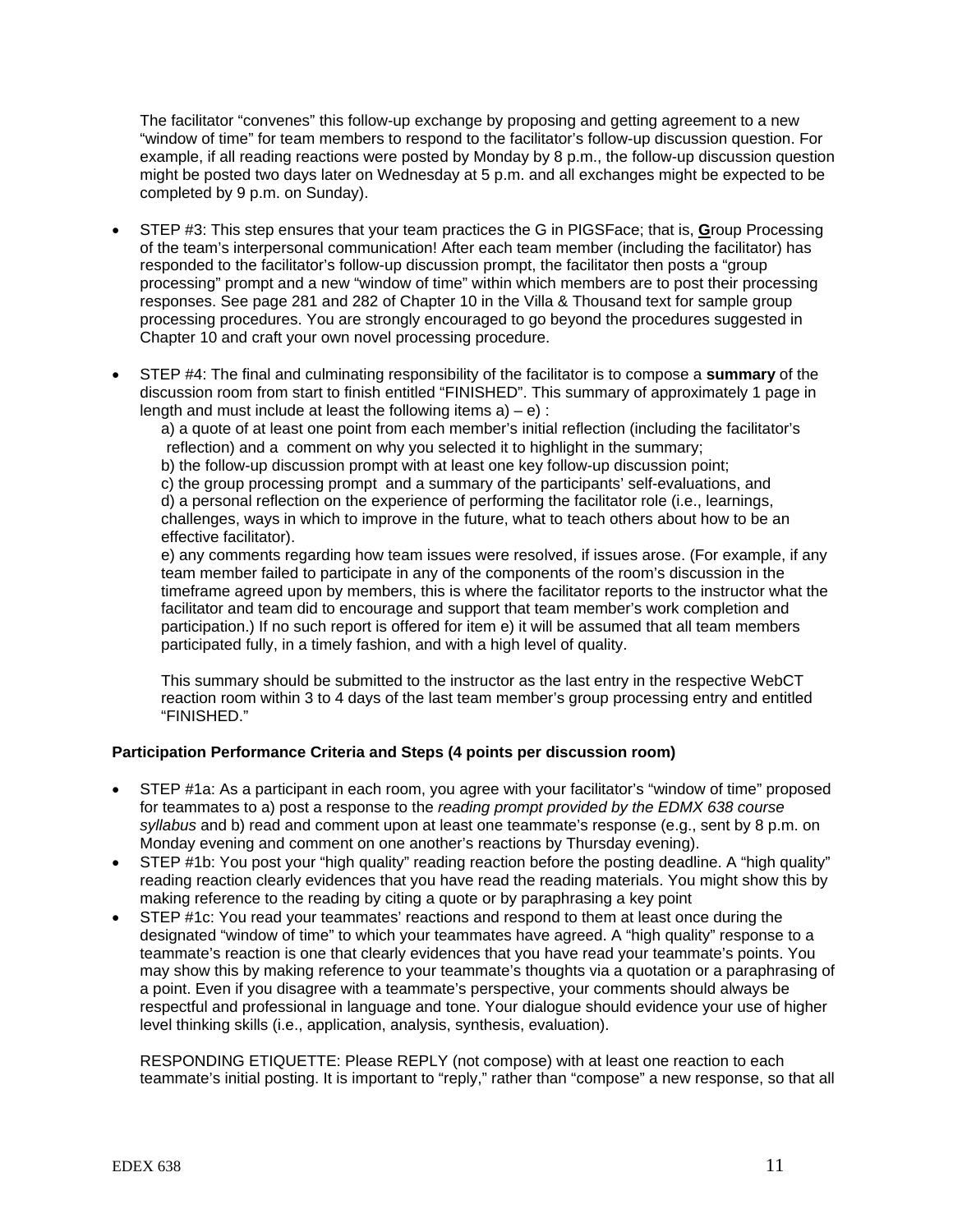of the dialogue regarding a particular topic stays with that topic. This has become standard online communication etiquette in order to avoid confusion.

- STEP #2: After this initial conversation, the facilitator will ask for agreement to a second "window of time" for teammates to respond to a *"follow-up discussion question"* composed by the facilitator. Once the facilitator has posted the follow-up discussion question, you will REPLY (not compose) with at least one response that reflects your perspective regarding this question. As with the initial conversation, you are encouraged to also read your teammates' responses and to comment on their ideas. (Please remember to "reply" to a teammate's comments rather than "compose" a new response, so that all of the dialogue regarding a particular topic stays threaded with that topic.)
- STEP #3: Finally, the facilitator will post a "group processing" prompt about how well the group did in terms of the team's interpersonal communication during the discussions in Steps #1 and #2. You will agree to a final "window of time" and post, in a threaded fashion, your response to the group processing prompt concerning how well the team "got along" in the room.

## **WebCT6 Reading Reaction Prompts and Associated Level II Standards** (19 points)

Note that each reading reaction prompt identifies the Level II standards addressed by the reaction. Sign up to facilitate one of the four discussion "rooms." If your team has fewer than four members, at least one team member will sign up to facilitate a second room discussion.

#### **WebCT6 Reading Reaction #3: V&T Ch. 10, pp. 249 - 253 and 389 - 393**

(Standards M/M20.1, M/M 20.2, M/M 20.3; M/S 18.2)

#### **WebCT Facilitator for Reaction #3**:

After reading Chapter 10, the Section III preface by Ann Nevin (pp. 249 – 253), and Lisa Houghtelin's story (pp. 389 – 393), identify a baker's dozen (13) new or expanded learnings regarding effective collaborative team functioning and why these learning are important for you to remember in your collaborative efforts. Note that if you received your Level I credential at CSUSM, you have read Chapter 10 before as part of the EDMX 631 Law and Legal Procedures course. Having been teaching in the field for a while, you now have an expanded perspective to share in your first WebCT6 team posting. Please post your learnings regarding collaborative teaming in the first of the WebCT6 discussion rooms.

# **WebCT6 Reading Reaction #4: V&T Ch. 3, pp. 152 – 159, and pp. 173 - 179**

# (Standards M/M/S 13.2 – 13.4, 15.3; M/M 19.2, 19.4)

#### **WebCT6 Facilitator for Reaction #4**:

In Chapter 3 of *Restructuring for caring and effective education*, read about the Circle of Courage (i.e., belonging, mastery, independence, generosity) framework for reclaiming youth and constructing differentiated schooling experiences for all students. On pages 152 -159, read about a California school that restructured using the Circle of Courage as it's guiding framework. On pages 173 - 179, learn about practical, "Circle of Courage-inspired," research-based ways to differentiate for students.

For this reading reaction, after reading the designed pages, please respond to the following two prompts.

- a) Of the many examples provided in these three chapters of how to promote the Circle of Courage for all students, which are the most appealing to you? Why?
- b) What **TWO** strategies have you used or seen used that you would **add** as ways to help differentiate and customize instruction and assessment? In what ways does each of your two strategies support one or more of the four dimensions of the Circle of Courage?

Please post your responses to these questions in the second of your WebCT6 team discussion rooms.

## **Web CT6 Reading Reaction #5: V&T Chapter 13 and "Maddie's Story" (pdf file posted on WebCT6)** (Standard M/M 20.6; M/S 18.6, 19.5)

**WebCT6 Facilitator for Reaction #5**: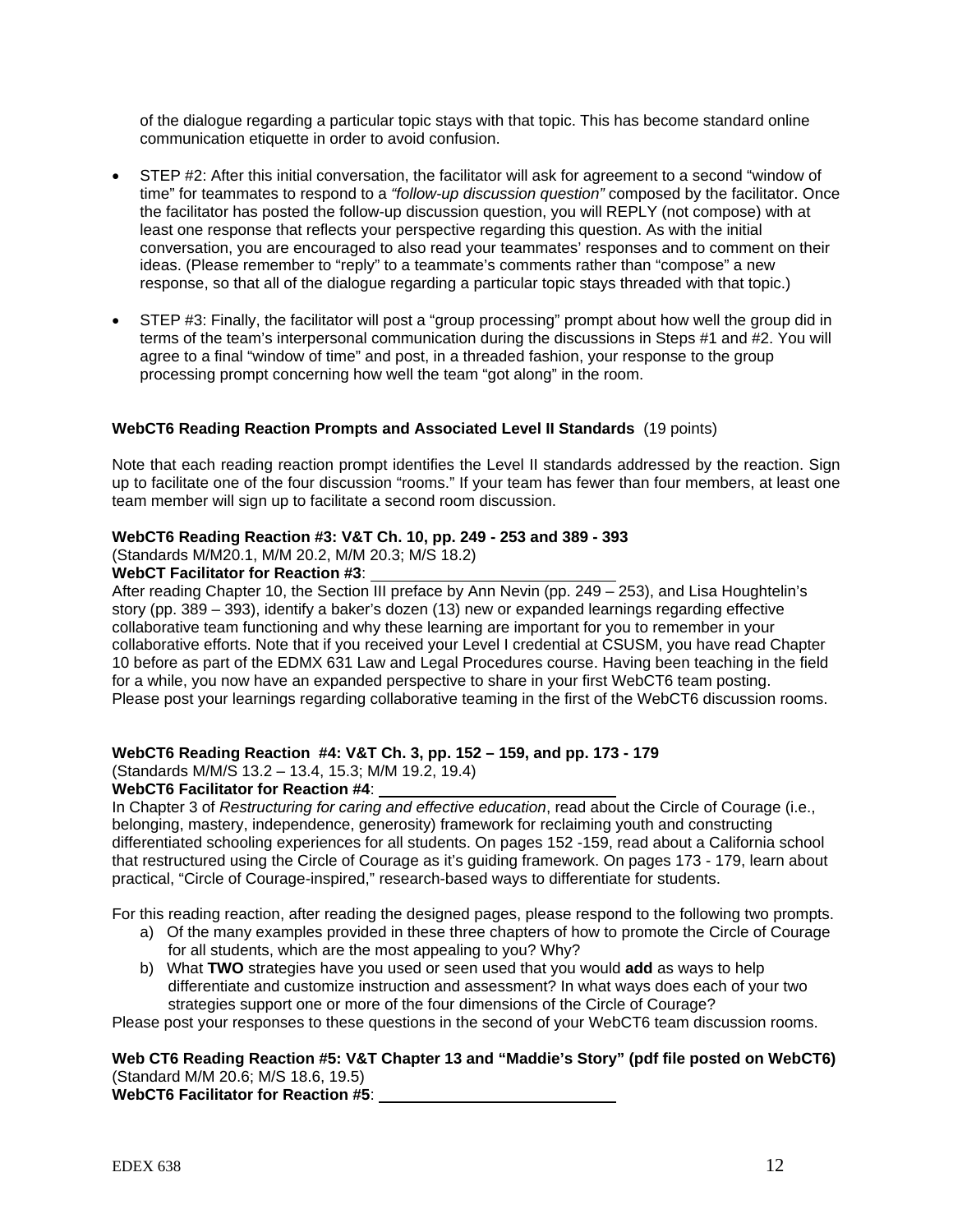In Chapter 13 of *Restructuring for caring and effective education*, related services personnel (known as Designated Instructional Services or DIS in California) describe how their roles change when they share the framework described in Table 2. They also establish three criteria - 1) educationally relevant, 2) necessary, 3) only as special as necessary - for making decisions about providing related services. The journal article, "Maddie's Story," (posted on WebCT6) illustrates how related services can be delivered in the fashion described in Chapter 13.

For this reading reaction, imagine yourself to be an innovative special education coordinator with the authority to redesign how services and supports are delivered in your district. How would you help your related services (DIS) personnel to:

a) learn about and use the three criteria for making decisions about related services provision when crafting supports and services for students, and

b) restructure their roles in ways described in Chapter 13 and illustrated by the Maddie example. Remember, no idea is too "out there" or "unthinkable," if it benefits students!

Please post your creative ideas in the third of your WebCT6 team discussion rooms.

# **WebCT6 Reading Reaction #6:** *The many faces of collaborative planning and co-teaching* **by Thousand, Villa, & Nevin (pdf file posted on WebCT) and V&T Chapter 12**

(Standard M/M 20.6, M/M20.8, M/S 18.6, 19.5)

**WebCT6 Facilitator for Reaction #6**:

*The many faces of collaborative planning and co-teaching* describes four approaches to co-teaching and provides tips for effective co-planning and co-teaching. In Chapter 12 of *Restructuring for caring and effective education*, Jeanne and Patricia paint vivid pictures of "a kaleidoscope of ways in which two or more adults can connect their mindward effectively by using cooperative teaching efforts."

Please post your responses to the following questions in the last of your WebCT6 team discussion rooms.

- a) Of the four co-teaching approaches (i.e., supportive, parallel, complementary, team), which have you already used and which have you not?
- b) Describe how you would/will use at least one of the **parallel** co-teaching approaches with another educator or paraprofessional.
- c) Describe how you might/will initiate **complementary** or t**eam** co-teaching with a colleague coteacher or paraprofessional. What is a challenge you may need to overcome to implement this approach? What could/will you do to overcoming this obstacle?
- d) What, in your view, are the most important benefits of co-teaching?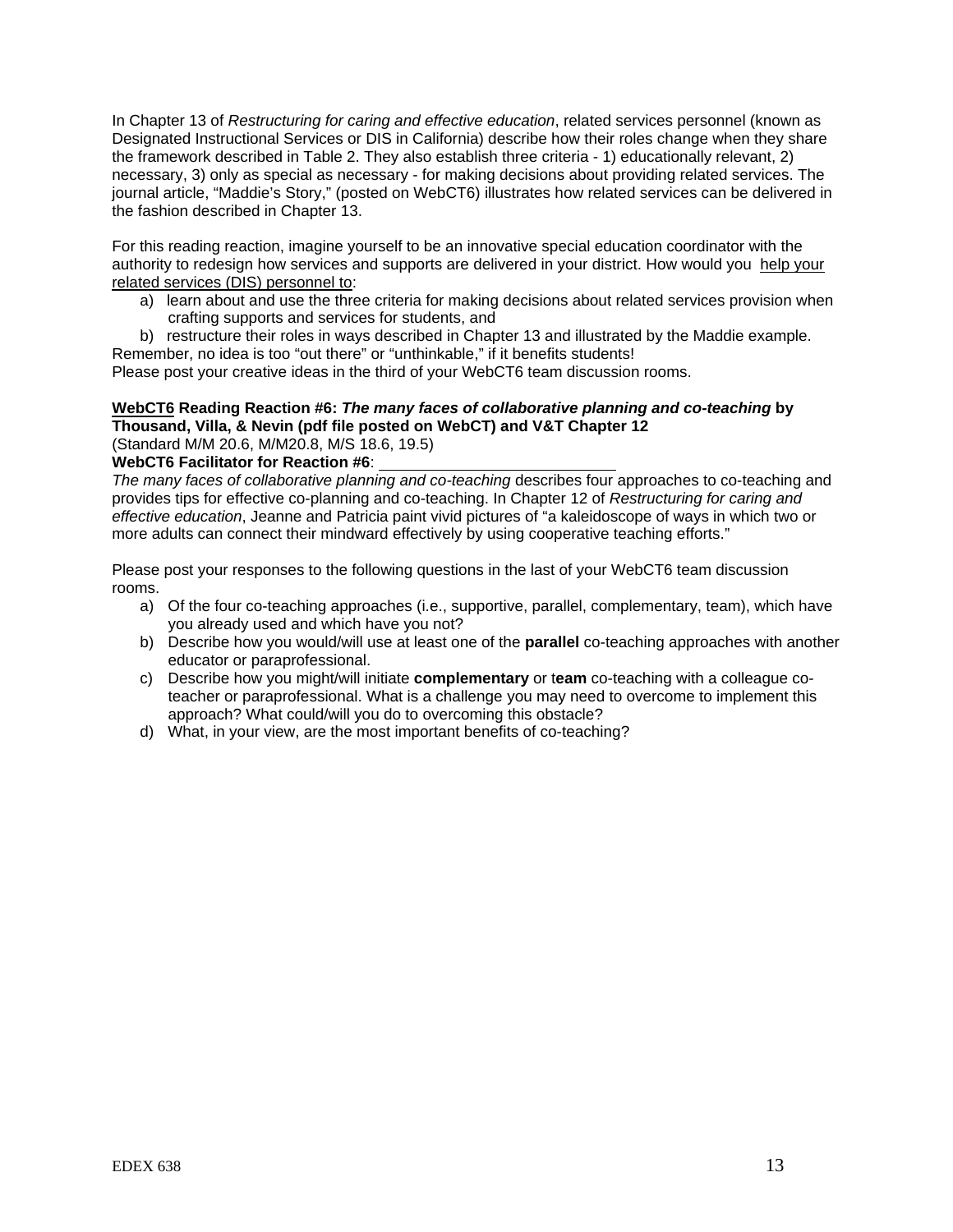# **Class Meeting, WebCT, and Inservice Meeting Schedule**

| <b>Key to Abbreviations:</b> |                      | WCT6 = WebCT6 Discussion and Facilitation<br>IМ<br>= Inservice Training Module Meeting and Planning                                                                     |                                                                                  |  |  |  |
|------------------------------|----------------------|-------------------------------------------------------------------------------------------------------------------------------------------------------------------------|----------------------------------------------------------------------------------|--|--|--|
| <b>Date</b>                  | <b>Session</b>       | <b>Topics/Activities</b>                                                                                                                                                | <b>Assignments &amp; Readings Due</b>                                            |  |  |  |
| 01/23                        | Class #1             | Leadership Defined; Going on a MAPS quest<br>Think of Inservice Topics                                                                                                  |                                                                                  |  |  |  |
| 01/30                        | <b>WCT6 &amp; IM</b> | Explore WebCT6 & study syllabus<br>Study Inservice Training Module Format                                                                                               | Read Restructuring, Ch. 10                                                       |  |  |  |
| 02/06                        | Class #2             | <b>Collaborative Teaming Revisited</b><br><b>WebCT6 Teams &amp; Facilitators</b><br>Inservice Module: Topics & Teams<br>Peer Coaching: Pt. 1                            | Read Peer Coaching, Preface                                                      |  |  |  |
| 02/13                        | <b>WCT6 &amp; IM</b> | <b>Inservice Meeting #1 - Develop Topic Outline</b><br><b>WebCT6 Reading Reaction #3</b>                                                                                |                                                                                  |  |  |  |
| 02/20                        | Class $#3$           | Peer Coaching: Pt. 2                                                                                                                                                    | Read Peer Coaching, Chs. $1 - 3$ & Appendix A                                    |  |  |  |
| 02/27                        | Class #4             | Peer Coaching: Pt. 3                                                                                                                                                    | Read Peer Coaching, Chs. 4 -5 & Appendices B<br>Inservice Goals Outline (3 pts)  |  |  |  |
| 03/05                        | <b>WCT6 &amp; IM</b> | <b>WebCT6 Reading Reaction #4</b><br><b>Inservice Meeting #2 - Develop Inservice Draft</b><br>Deliver Reinforcement Conference by Class #5                              |                                                                                  |  |  |  |
| 03/12                        | Class #5             | <b>CPS &amp; Process Communication</b><br>Live Reading Reaction #1                                                                                                      | Live Rdg. Reaction $#1 - CPS$ (4 pts)<br><b>Reinforcement Conference (5 pts)</b> |  |  |  |
| 03/19                        | Class #6             | What's Ethics Got to Do With it?<br>Live Reading Reaction #2<br>Assign Restructuring Jigsaw for Class #8                                                                | Live Rdg. Reaction #2 - Ethics (4 pts)                                           |  |  |  |
| 03/26<br>&<br>04/02          | <b>WCT6 &amp; IM</b> | <b>WebCT6 Reading Reaction #5</b><br><b>Optional Extra Inservice Meeting</b><br>Finish Draft Inservice for Class #7<br>Deliver Stretching/Growth Conference by Class #7 |                                                                                  |  |  |  |
| 04/09                        | Class #7             | Rtl through Co-Teaching                                                                                                                                                 | Draft Inservice (3 points)<br><b>Stretching/Growth Conference (7 pts)</b>        |  |  |  |
| 04/16                        | WCT6 & IM            | <b>WebCT6 Reading Reaction #6</b><br><b>Optional Extra Inservice Meeting</b><br><b>Finalize Inservice</b><br>Prepare for Jigsaw and Action for Change Advice            |                                                                                  |  |  |  |
| 04/23                        | Class #8             | Restructuring Chapter Jigsaw<br>Action for Change Advice in-class write (2 points)                                                                                      | Restructuring Jigsaw (5 points)                                                  |  |  |  |
| 05/02                        | <b>WCT6 &amp; IM</b> | <b>Optional Extra Inservice Meeting</b><br><b>Complete Final Inservice &amp; Handout</b>                                                                                |                                                                                  |  |  |  |
| 05/07                        | Class #9             | Inservice Advertisement<br><b>Course Evaluation &amp; Celebration</b>                                                                                                   | <b>Final Inservice Module</b><br>& Handout (12 points)                           |  |  |  |